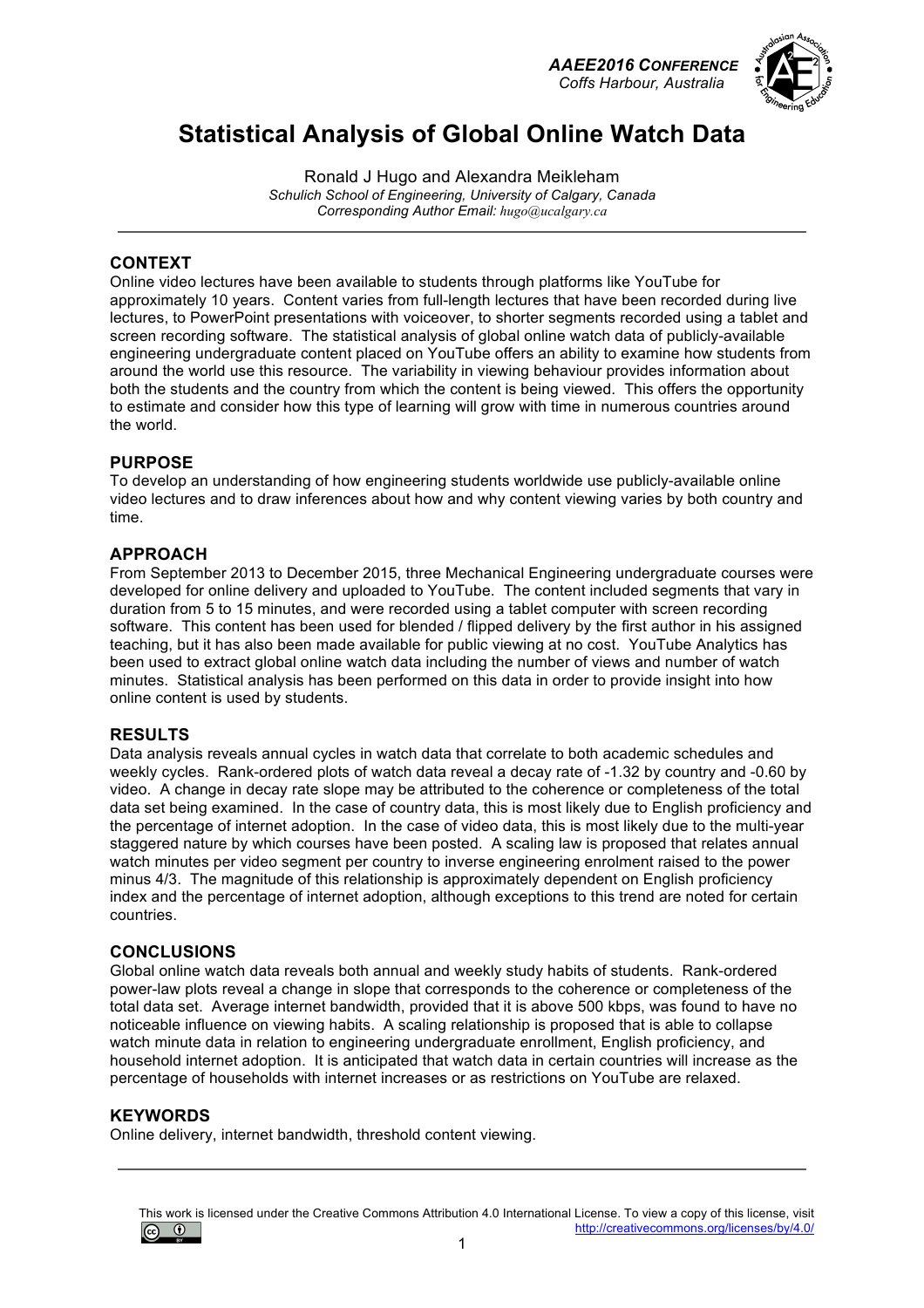# **Introduction**

Over the past five years, a great deal of attention has been placed on the potential promise and evolution of online courses offered by universities throughout the world. Content delivery has either been in a blended format where students watch content online and have face-to-face meetings with instructors or in a completely online format where students never actually physically meet either the instructor or other students. A variety of motivating factors has driven the development of online learning, be it the high costs associated with operating a research-intensive university (Bowen, 2013), the ability to provide increased access and reduced time to degree for students in more economically disadvantaged areas (Lewin, 2013i), or by delivering programs in new and creative ways (Crow and Dabars, 2015; Selingo, 2013; DeMillo, 2015).

Of the programs that have been developed, a number of innovative structures exist. These include an online Master's degree offered by the Georgia Institute of Technology in collaboration with AT&T and Udacity (Lewin, 2013ii). In this program, Georgia Tech develops and delivers the content using Udacity as a hosting platform, and AT&T provides funding to help offset program costs. In return, AT&T is able to have input into the program's content and also have access to student transcripts. This enables AT&T to develop talent globally, have the ability to interview those that perform well, and hire in regions to meet their global business needs.

A second innovative program has been developed by the Minerva Schools at K.G.I. (Kamenetz, 2013). This program involves a flipped delivery model with students spending their four-year program living in apartments in San Francisco, Buenos Aires, London, Berlin, Bangalore, and Seoul. Experiential learning activities derived from the residential city augments the flipped delivery model while providing students with global awareness. In addition, without the need to maintain the traditional bricks-and-mortar infrastructure of a university, program costs are kept relatively low.

In addition to these innovative models are the more traditional massive open online courses (MOOC's) offered by organizations that include Coursera, edX, and Udacity (Selingo, 2014). All three have teamed with universities in delivering content, with the offerings provided by Udacity involving company-university partnerships that include Starbucks / Arizona State University (Perez-Pena, 2014) and AT&T / Georgia Tech (Lewin, 2013ii). Online offerings through Coursera and edX are more widely accessible, and represent a mechanism that combines both open education and global advertising for the university offering the course.

A parallel development has been the growing repository of online content that is freely available through YouTube. The early trendsetter in this movement was the MIT OpenCourseWare project (DeMillo, 2013) involving full-length lectures posted to YouTube. This model was later refined by Sal Khan and the Khan Academy using shorter duration video segments (Khan, 2012). Students tend to prefer shorter video segments to full-length lectures given that video segments are searchable, short to review, free to access without the need for login or program enrollment, and readily available on nearly any platform (desktop, laptop or mobile) or web browser. As such, YouTube content serves as a supplemental study aid to traditional live lecture delivery and it can assist students by providing them with an alternate presentation style on a given topic. Given the ubiquitous nature by which this content is available, it also serves as an ideal data source with which to examine the adoption and use of online content globally.

# **Background**

Beginning in July 2013, a junior-level Mechanical Engineering course was made publicly available through YouTube that consisted of 144 video segments. In July 2015, a sophomore-level course consisting of 122 video segments was added, and in September 2015 a second junior-level course consisting of 132 video segments was uploaded. The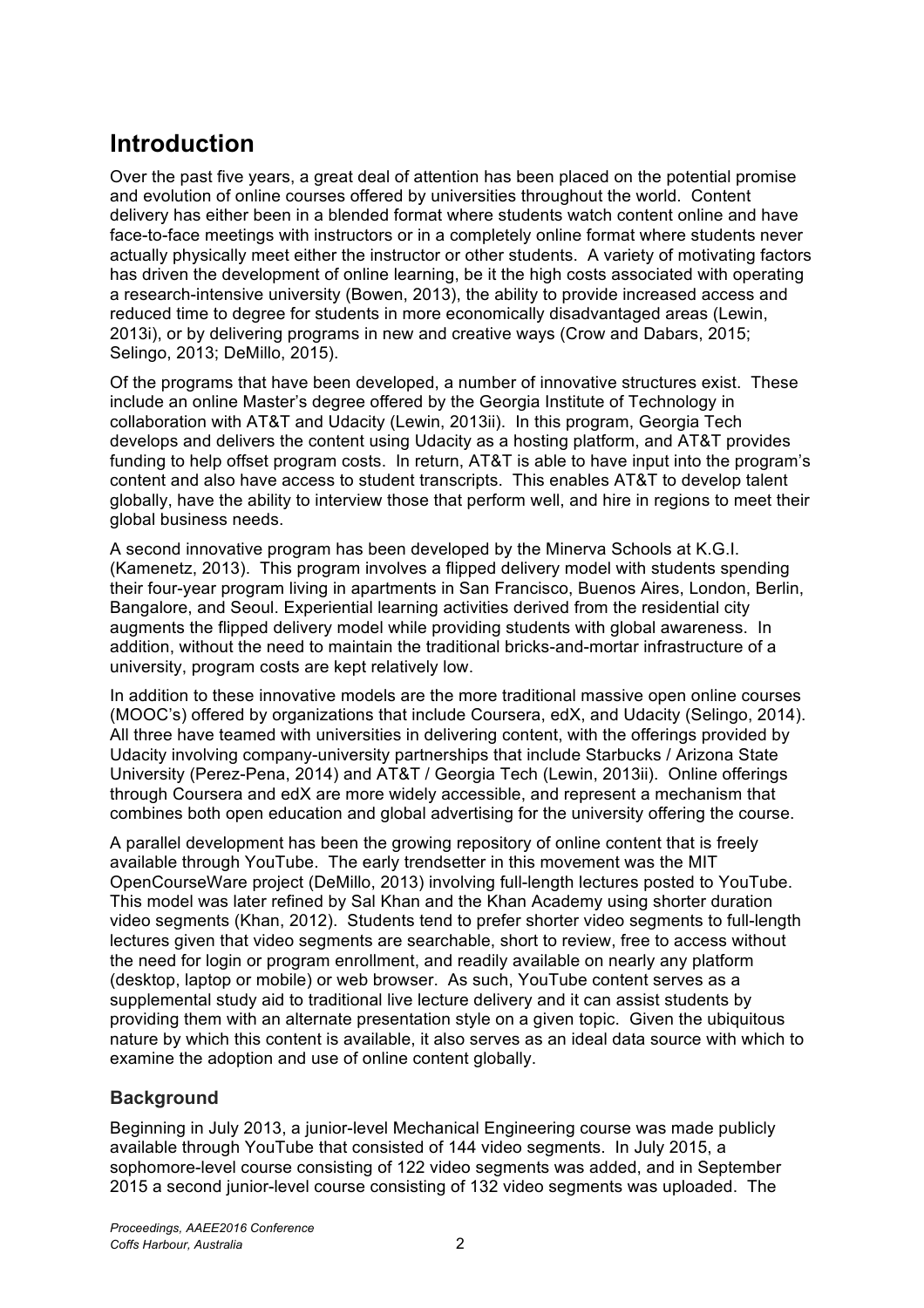content has been used to deliver courses in a blended delivery format by the first author at the University of Calgary, but it has also been made openly available for others to view through standard YouTube search procedures.

# **Methods**

This section discusses the instruments and measures that were used to collect the data analyzed in this paper.

# **Instruments and Measures**

## *1) YouTube Analytics Data*

With online content delivered through YouTube, the Analytics package within YouTube was used to examine and compare viewing statistics. Data from July 2013 (when the first video lecture was uploaded) to August 2016 (when the data was extracted) was used.

## *2) Internet Connectivity*

Average connection speed by country was obtained from Akamai (2016). The data for Quarter 1 2016 was retrieved. It should be noted that average internet connection speed increased over the time period that the YouTube analytics data was analyzed. As an example, average internet connection speed for Australia increased from 5,535 kbps in Quarter 3 2013 to 8,785 kbps in Quarter 1 2016. During this same time period, average internet connection speed for the United States increased from 9,524 kbps to 15,333 kpbs.

## *3) Number of Enrolled Undergraduates*

The number of enrolled undergraduates by country was determined using data produced by the World Economic Forum and obtained from WEF (2015). Country profile data and the number of students by field of study were accessed. The number of students currently enrolled in tertiary education in Engineering, Manufacturing and Construction was extracted.

## *4) English Proficiency Index*

The ability to communicate in English was quantified for each country using the English Proficiency Index as obtained from EF-EPI (2015).

## *5) Internet Adoption*

Internet adoption quantifies the percentage of the population, as of July 1 2015, that is considered to be an internet user. The term internet user quantifies the percentage of the population who can access the internet at home, via any device type and connection. This data was obtained from Internet Live Stats (2015). As for Internet Connectivity described above, internet adoption also increased over the time period that the YouTube analytics data was analyzed.

# **Results and Discussion**

# **Annual Watch Data by Country**

Figure 1 shows ensemble averaged and normalized (to a peak value of one) annual watch data for Australia (left) and the United States (right). The data for Australia indicates a steady increase in watch minutes throughout the Autumn Session with a spike in content viewing during the June final exam period. The watch data for the Spring Session shows a similar distinct final exam period from the end of October into November; however, the watch data throughout the Spring Session remains relatively flat. The plot to the right in Figure 1 shows normalized US watch data and again two distinct semesters can be discerned; however, the semester timing is different given the differences between the Northern and Southern Hemispheres. In the US, the fall semester begins in early September and ends with final exams in early-to-mid December. Periods of reduced content viewing are evident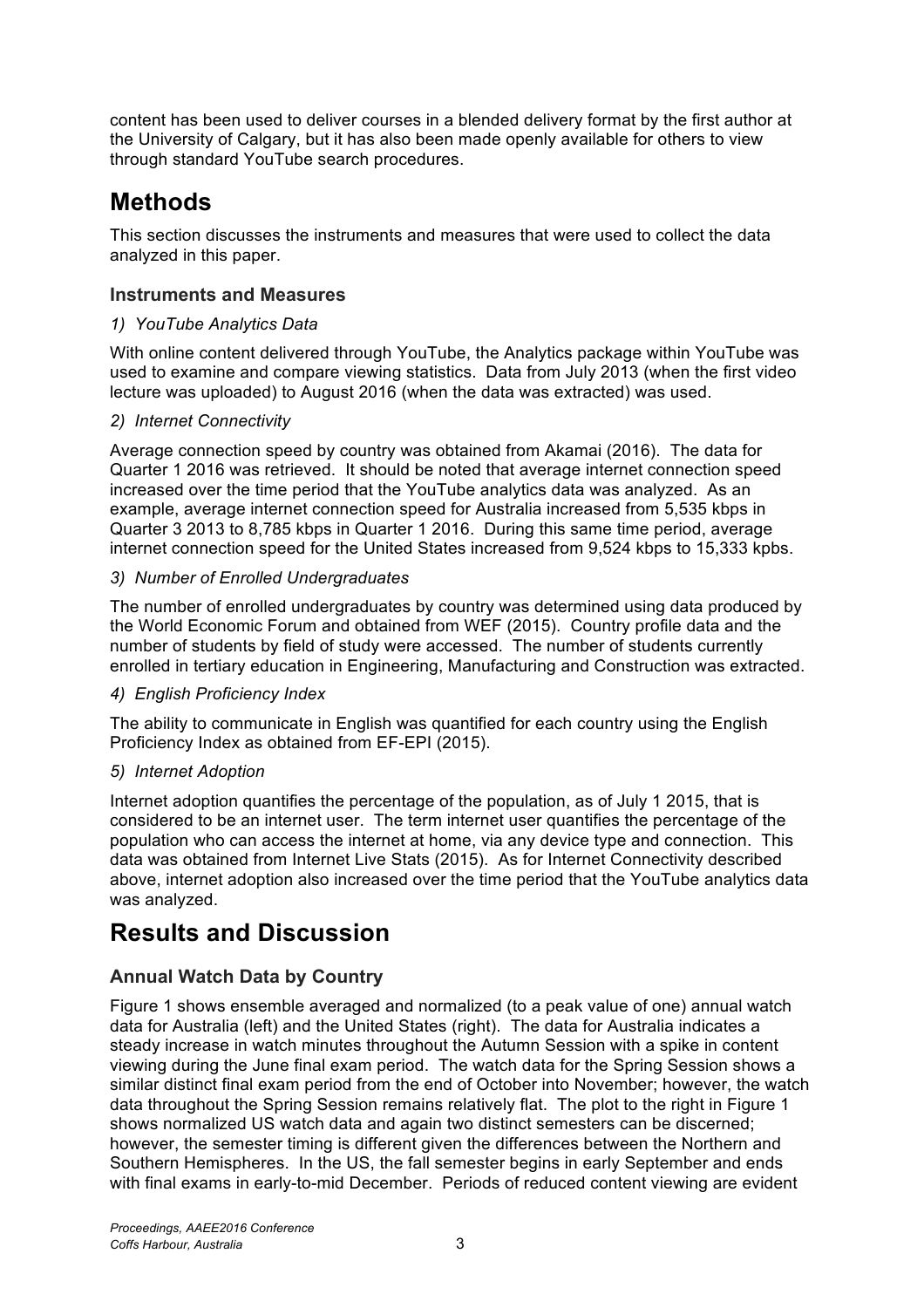during both semesters, specifically Halloween and the Thanksgiving long weekend during the Fall Semester and Spring Break during the Winter Semester. Spring Break, which takes place in the February to March timeframe, varies from institution to institution and thus is less pronounced than the US Thanksgiving long weekend which is observed simultaneously by all US institutions.



**Figure 1: Annual Watch Data – Australia (left) and United States (right) (Normalized to a Maximum of 1.0)**

Weekly habits of US students can be better examined by performing a conditional sampling experiment with the three years of annual watch data. Through this sampling approach, data is processed in a manner that averages data sets after they have been aligned by day of the week instead of by calendar date (1 January to 31 December). The result of this is shown in Figure 2 where red drop lines indicate the Friday of each week and it is observed that the lowest watch data typically occurs on a Friday. This provides support to the long-held suspicion that US students tend to do less homework on Fridays. The highest watch data, on the other hand, is not consistent but rather varies from week to week, covering most days other than Friday.



**Figure 2: Conditionally Sampled US Watch Data – Red Drop Lines Denote Friday**

#### **Rank-Ordered Power-Law Relationship**

Figure 3 and Figure 4 show rank-ordered plots of watch minutes by Country and Video segment, respectively. Rank-ordered plots have been used extensively for the analysis of a wide range of data sets, including income distribution, word frequencies in texts, city sizes, gross-domestic product, and internet traffic (Adamic & Huberman, 2002). Despite the organized manner by which the data collapses, open debate remains within the internet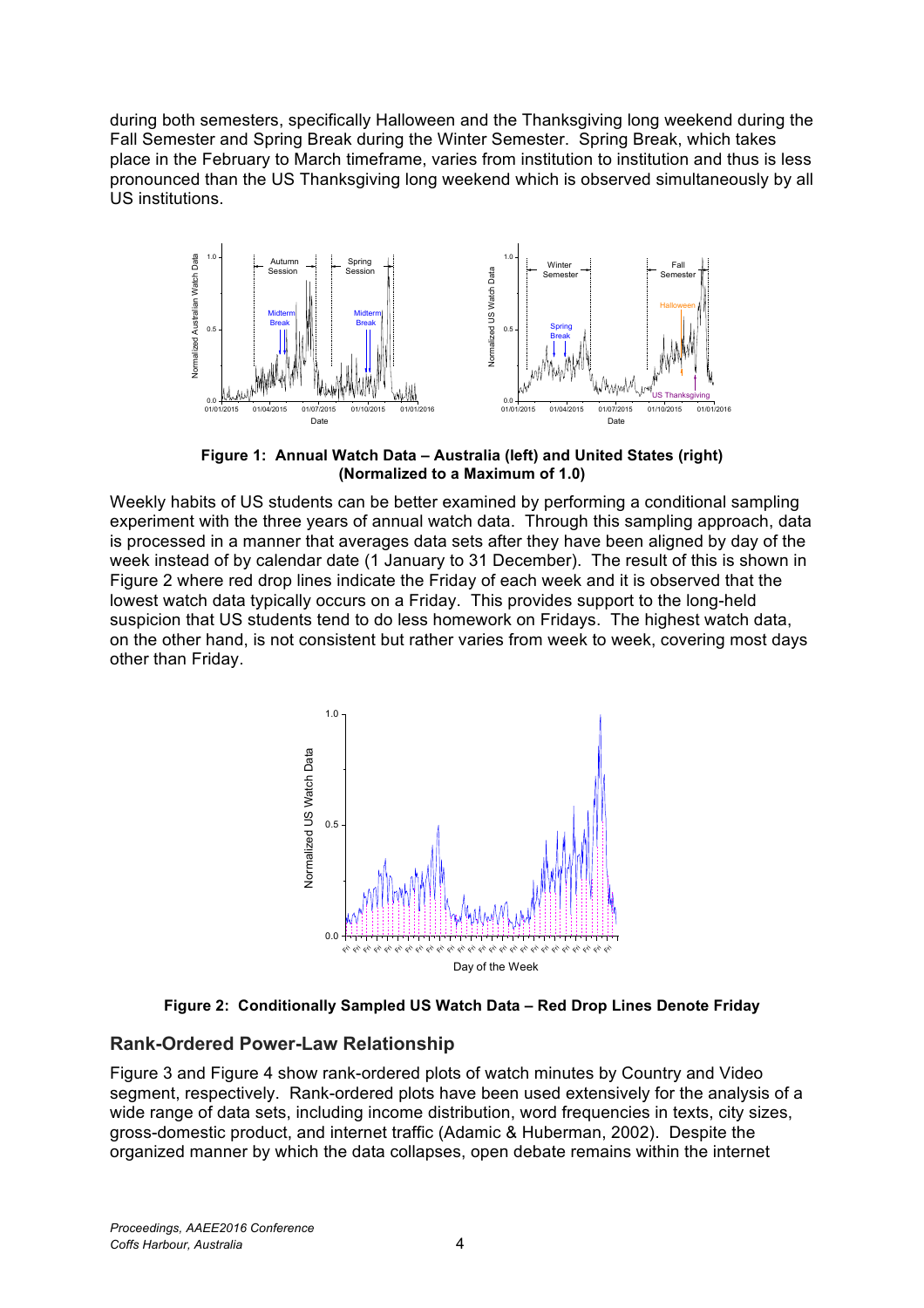research community as to the degree of usefulness that this type of data representation provides (Clegg, Di Cairano-Gilfedder, & Zhou, 2010).

The log-log power-law plots reveal that watch minutes decrease at a more rapid rate by country, with a slope of  $-1.32$  over country 1 to 60 (Pearson's  $r = -0.99583$  shown in Figure 3), than they do by video, with a slope of -0.60 over video 1 to 100 (Pearson's  $r = -0.99435$ shown in Figure 4). The coloured vertical lines in each of the power-law plots shown in Figure 3 and Figure 4 denote time series that are shown in Figure 5. By examining the time series, it becomes evident that data in the linear region (power-law region) has periods with significant DC offset, whereas data from the decay region has random spikes with mostly zero DC offset. Cristelli, Batty, and Pietronero (2012) proposed an explanation for a change in slope in the power-law relationship, attributing it to the coherence or completeness of the total data set being examined. This explanation may assist in interpreting the Video data in Figure 4 where data from three distinct courses posted over a two-year time period have been aggregated into one single data set. In applying the concept of coherence to the interpretation of the Country data in Figure 3, it is possible that country-specific factors have influenced watch data for each country, resulting in the observed change in slope. A number of potential country-specific factors will be considered later in this paper.



**Figure 3: Rank-Ordered Power Law Relationship by Country**



**Figure 4: Rank-Ordered Power Law Relationship by Video**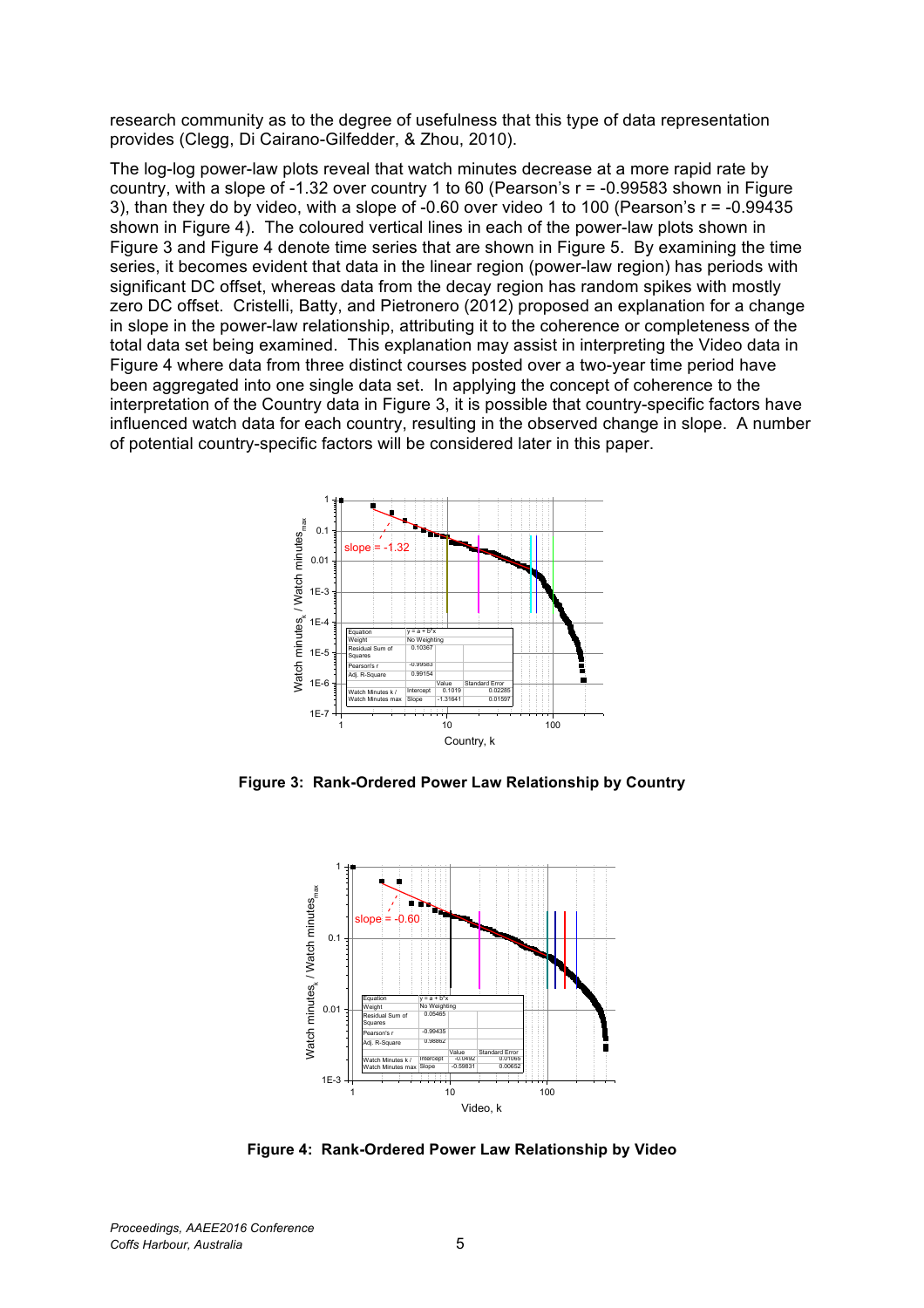

**Figure 5: Country Watch Data (left) and Video Watch Data (right)**

#### **Internet Bandwidth and English Proficiency**

Figure 6 shows viewer retention as a function of the number of watch minutes for each country. This plot demonstrates that, as the number of watch minutes increases, the retention rate statistically converges to 33%. Exceptions to this pattern of convergence appear to exist for India, the USA, and Canada. In the case of India, the lower internet bandwidth of 3,465 kbps may result in a reduction in viewer retention, while for the USA and Canada retention rates in excess of 33% are evident. The case of Canada can be explained as Canada is the home country for the authors of this paper and the YouTube content has been used for the delivery of four individual course offerings at the University of Calgary. This has artificially driven the Canadian retention rate data higher. The higher retention rate in the USA is more difficult to explain but may be a result of certain commonalities between the USA and Canada. These include similar accents between Canadians and Americans and common textbooks used in both countries. Another factor to consider is that students in the USA have become comfortable learning from YouTube given the success of the Khan Academy (Khan, 2012) and other forms of online content delivery.





Figure 7 examines watch minute data as a function of total undergraduate enrolment in Engineering, Manufacturing, and Construction as extracted from WEF (2015). The plot to the left examines the relationship between watch minutes and undergraduate enrollment with the size of the bubbles corresponding to the average internet bandwidth (Akamai, 2016), while the plot on the right examines the same relationship but now with the bubble size corresponding to the English Proficiency Index (EF-EPI, 2015). The data sets reveal that, in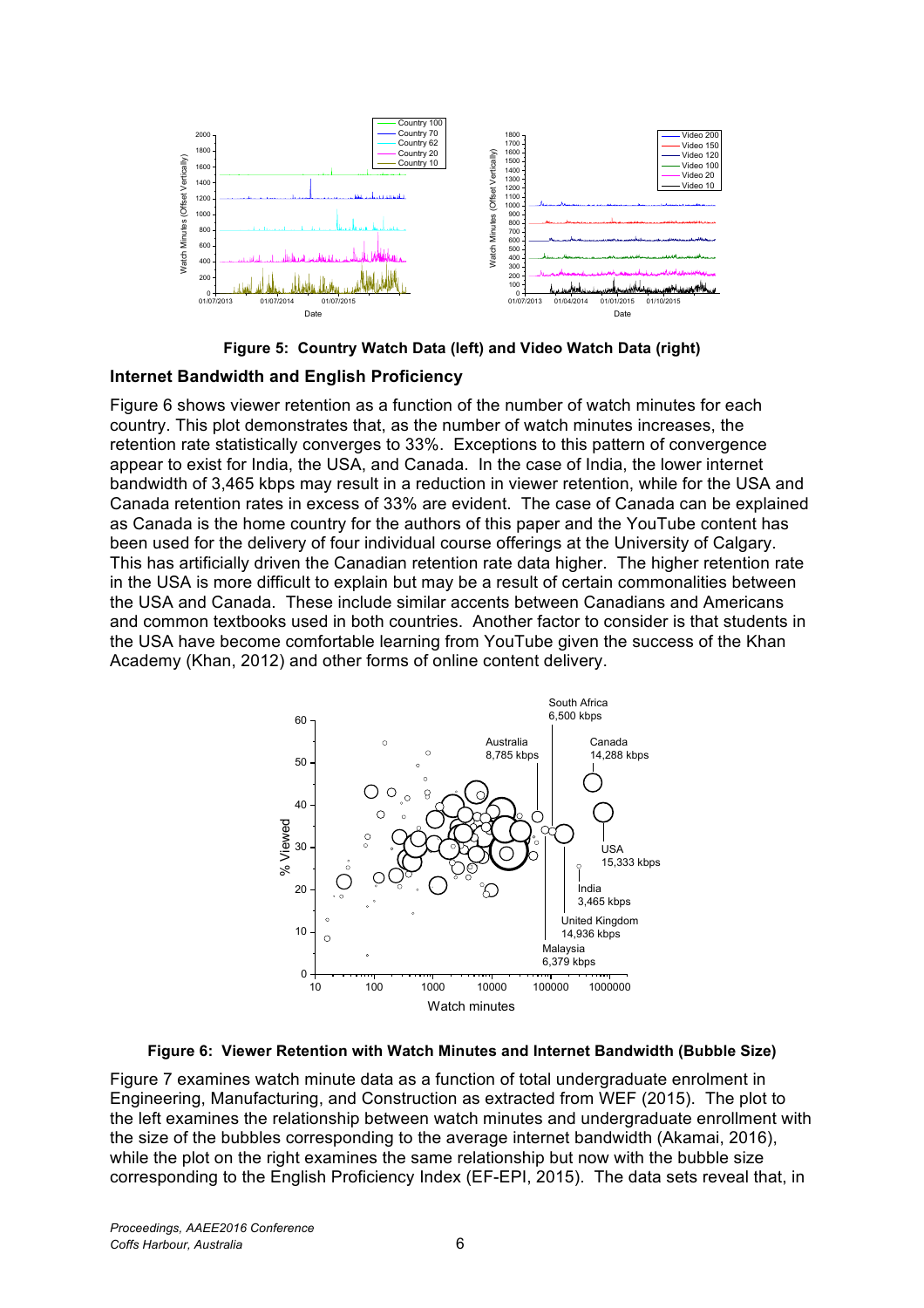general, the larger the engineering undergraduate enrollment in a country, the larger the total number of watch minutes in that country. The internet bandwidth data plotted on the left does not reveal any clear relationship between internet bandwidth and content viewing. This may be due to the fact that YouTube system requirements specify internet bandwidth to be 500 kbps or higher (YouTube, 2016), and all of the countries in the data set had average internet bandwidths that exceeded this minimum specification. The English proficiency data plotted on the right, however, does indicate that the higher the English Proficiency Index (the larger the bubble), the larger the number of watch minutes.



**Figure 7: Watch Minutes with Undergraduate Enrolment Average Internet Bandwidth (left) and English Proficiency Index (right)**

#### **Scaled Power-Law Relationship**

The data plotted in Figure 7 does indicate a relationship between watch minutes and the total number of students enrolled in engineering programs within a given country. The use of watch minutes is, however, somewhat arbitrary given that the magnitude of watch minutes depends on the time period over which the data is collected. In an effort to report data in a more representative manner, the total number of watch minutes was divided by the number of years during which the data was collected over and the number of video segments upon which the data is based. Furthermore, taking inspiration from the study of turbulence in the field of experimental fluid mechanics, the horizontal axis has been converted into the equivalent of wavenumber by taking the average enrollment for the entire data set (350,000 students) and dividing by the enrollment for each country. The result of this is shown in Figure 8. With this representation, a larger country like India appears to the left in the plot, while a smaller country like Luxembourg appears to the right.

The plot to the left in Figure 8 shows the English Proficiency Index, while the plot to the right shows the percentage of internet users by country. The percentage of internet users reports the percentage of households in a country that have access to the internet, independent of device. Percentage of internet users is more meaningful than average internet bandwidth as it relates to conditions for the total population of a country, not only the conditions for those who have access to the internet. As an example, a country with one high-speed internet connection at 30,000 kbps would have a high average internet bandwidth, although the percentage of internet users would be close to zero.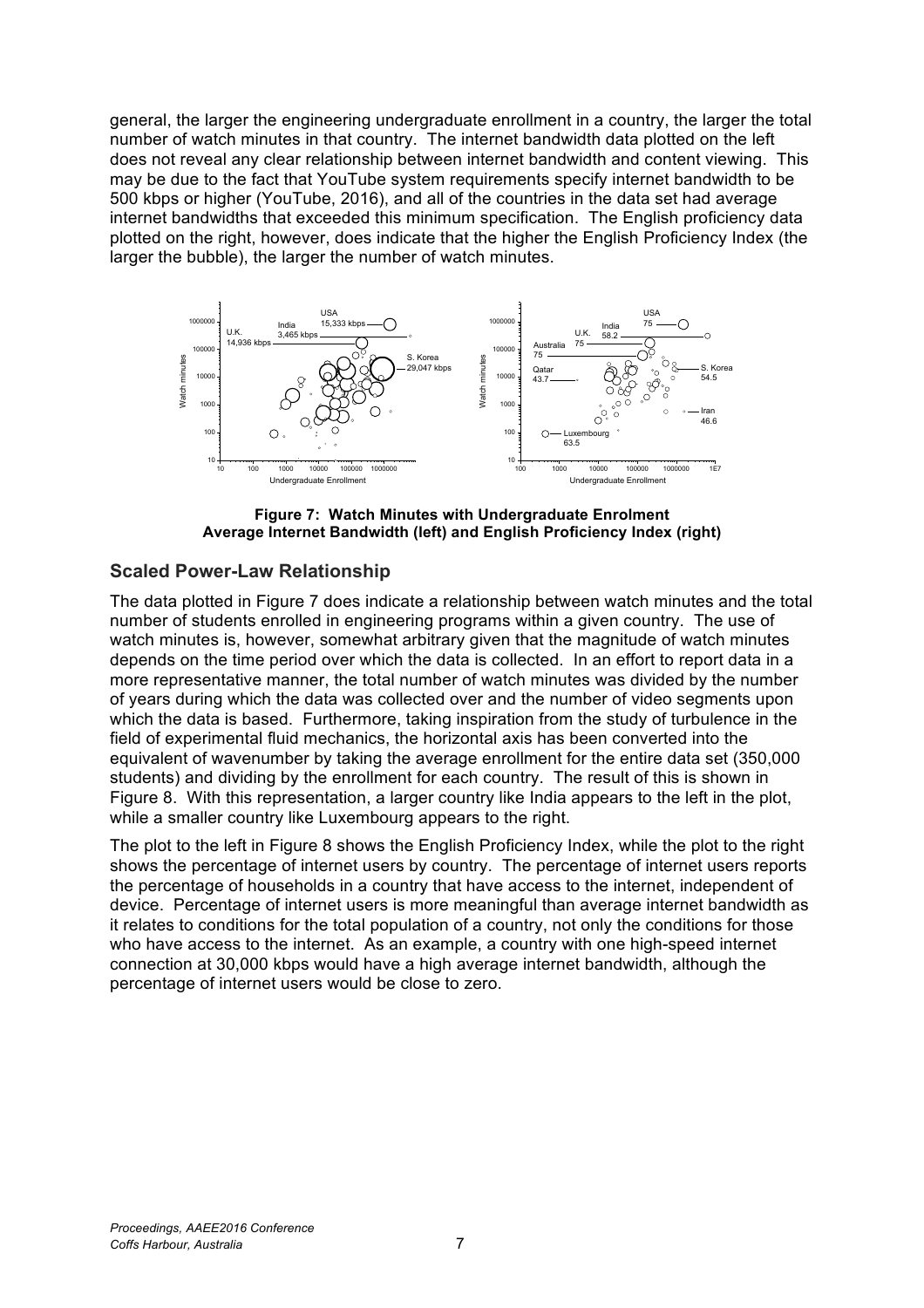

**Figure 8: Annual Watch Minutes per Segment with Inverse Engineering Enrolment English Proficiency Index (left) and Percentage of Internet Users (right)**

Examining the results of Figure 8, it was hypothesized that the number of watch minutes in a particular country would be most strongly dependent on the English Proficiency level of that country, and the percentage of households with access to the internet. Given this, the English Proficiency Index was multiplied by the percentage of households with access to the internet and this product was scaled to the size of the bubbles. The result of this process is shown in Figure 9.

Figure 9 shows that, in general, the largest bubbles tend to be above and to the right of the minus four-thirds constant-slope line. This results as the amount of content viewing is positively impacted by both the number of internet users in a population and the English proficiency index of that population. There are a number of exceptions to this trend including the United Arab Emirates and Qatar. Both countries have a high percentage of internet users, with U.A.E. being 91.4% and Qatar 91.8%. Given the high percentage of internet users, it is the English Proficiency Index that causes the bubble size to be small. It is speculated that the educational systems in both countries are such that those who attend tertiary-level institutions have a high English Proficiency, one that is well above that of the general public. Consequently, although the bubble size may be representative of the entire country, it is not necessarily representative of those studying Engineering in a tertiary-level institution.

With time, the number of internet users in each country will increase as part of national initiatives. India is the strongest example of this as the number of internet users in that country increased by over 100 million people between 2014 and 2015, and yet there are still 864.677 million people listed as non-users (Internet Live Stats, 2015), indicating strong growth potential. China is another country with significant growth potential, with 660.889 million non-users. However, government regulations in China restrict access to certain websites, including YouTube. As with China, Iran has also blocked YouTube content which explains the low watch data despite its high student enrolment in Engineering programs.

The second data set examined in Figure 9 is English proficiency. Although the English proficiency of a country may not increase rapidly over time, low English proficiency can be addressed through simple solutions such as the addition of video subtitles. Finally, although Figure 9 does not show as clean and collapsed of a data set as the rank-ordered plots in Figure 4, the data presented is reflective of actual conditions in each country. Hence Figure 9 provides insight into how watch minutes will change with time. It is more difficult to extract this type of information from the rank-ordered plots in Figure 4.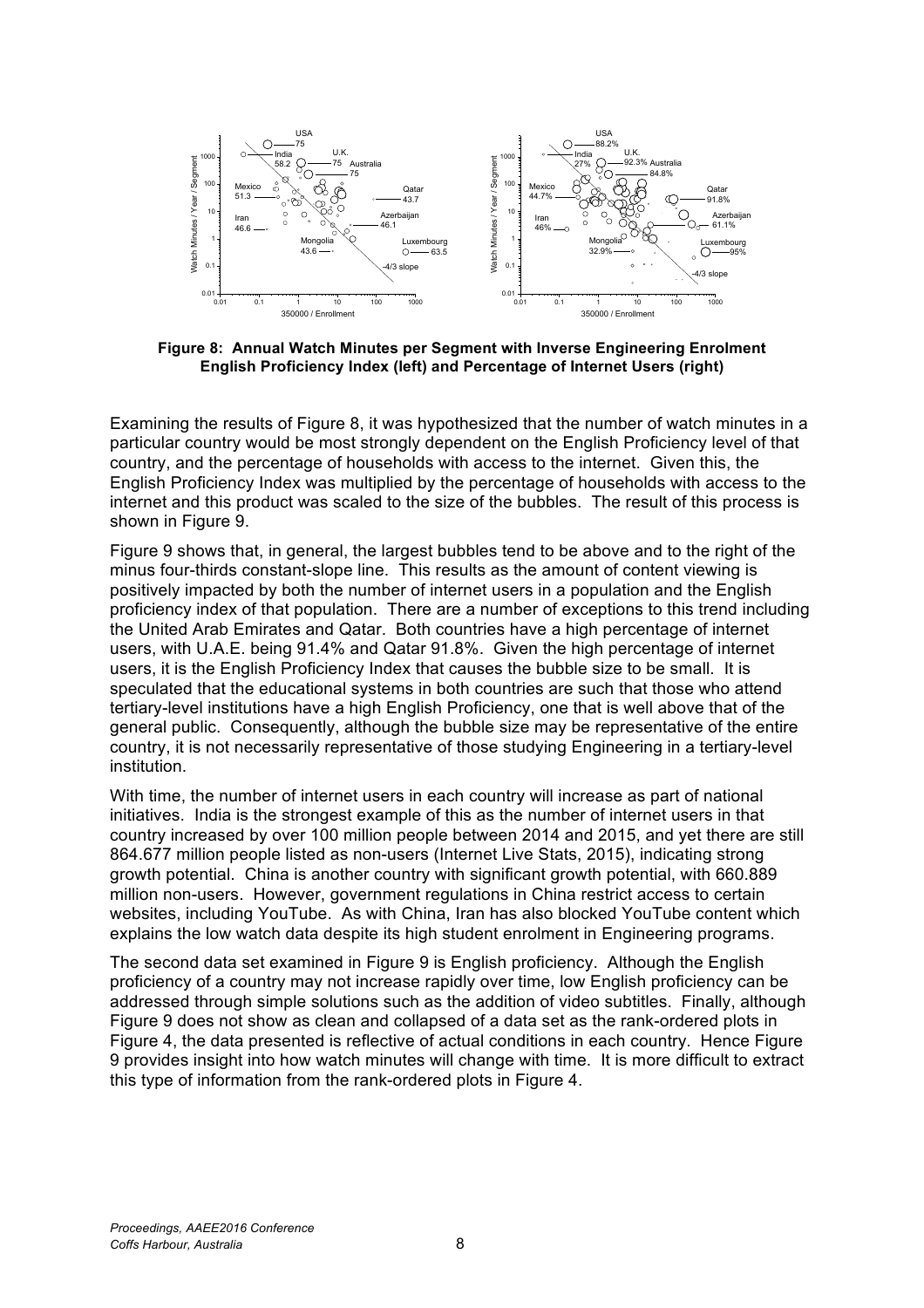

**Figure 9: Annual Watch Minutes per Segment with Inverse Engineering Enrolment Bubble Size - Internet Users multiplied by English Proficiency Index**

# **Conclusions**

This paper examines the statistical nature of global watch data as derived from publiclyavailable lectures posted to YouTube. Ensemble averaged annual watch data reveals waveforms that relate to the annual cycles of academic schedules. Rank-ordered power-law plots reveal a change in slope that corresponds to the coherence or completeness of the total data set. Average internet bandwidth, provided that it is above 500 kbps, was found to have no noticeable influence on viewing habits. English proficiency, the percentage of a population with home access to the internet, and the number of students enrolled in Engineering programs was found to correlate with the total number of minutes of content viewed per year. A scaling relationship is proposed that is able to collapse watch-minute data in a manner that is reflective of the situation within each specific country.

The results indicate that the greatest growth in online viewing will come from India. This ultimately will be tied to the success of Digital India, an ambitious government initiative under Prime Minister Modi that seeks to provide internet access to all of India by 2019. Given that only 27% of the population had internet access in 2015, the magnitude of change underway in India is unprecedented. Thus, growth potential in India will be driven by increased household access to the internet, and by the extremely large number of students enrolled in Engineering undergraduate programs.

## **References**

Adamic, L.A., Huberman, B.A. (2002). Zipf's law and the Internet. *Glottometrics*, *3*, 143-150.

- Akamai (2016). Internet connection speeds and adoption rates by geography. Retrieved August 5 2016, from https://www.akamai.com/stateoftheinternet
- Bowen, W.G. (2013). *Higher Education in the Digital Age*, Princeton University Press.
- Clegg, R.G., Di Cairano-Gilfedder, C., Zhou, S. (2010). A critical look at power law modelling of the Internet. *Computer Communications*, *33: 3*, 259-268.
- Cristelli, M., Batty, M., Pietronero, L. (2012). There is More than a Power Law in Zipf. *Scientific Reports*, *2:812*, 1-7.